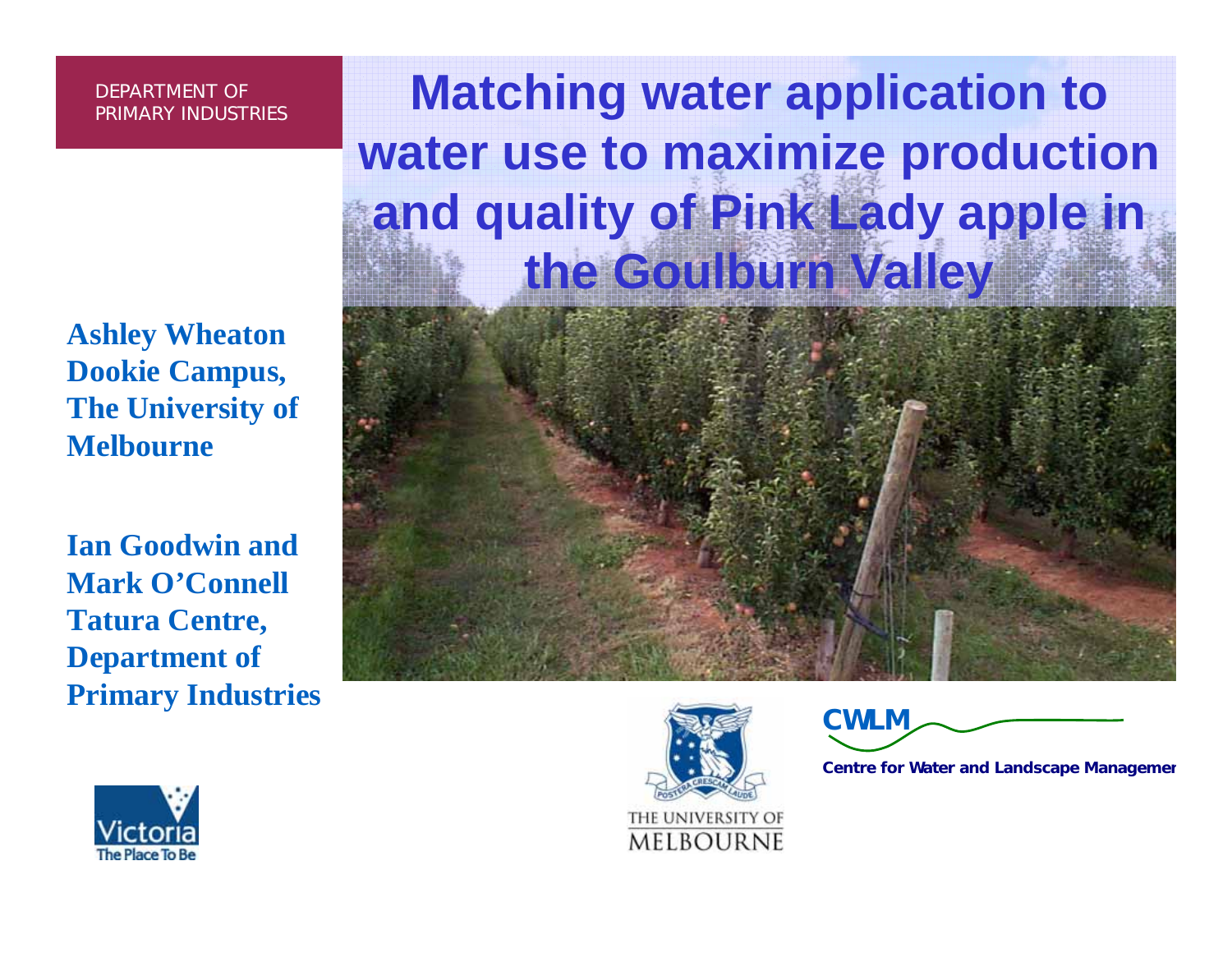# **Background** Catchment issues

• Horticultural industries have great potential for export growth

- Compared to other agricultural industries, horticulture has superior water use efficiency
- Recent research shown further water savings possible (30%)

### Benefits of improved water management in orchards

- Better match water application to water use
- Efficiently achieve yield targets
- Avoid fruit quality losses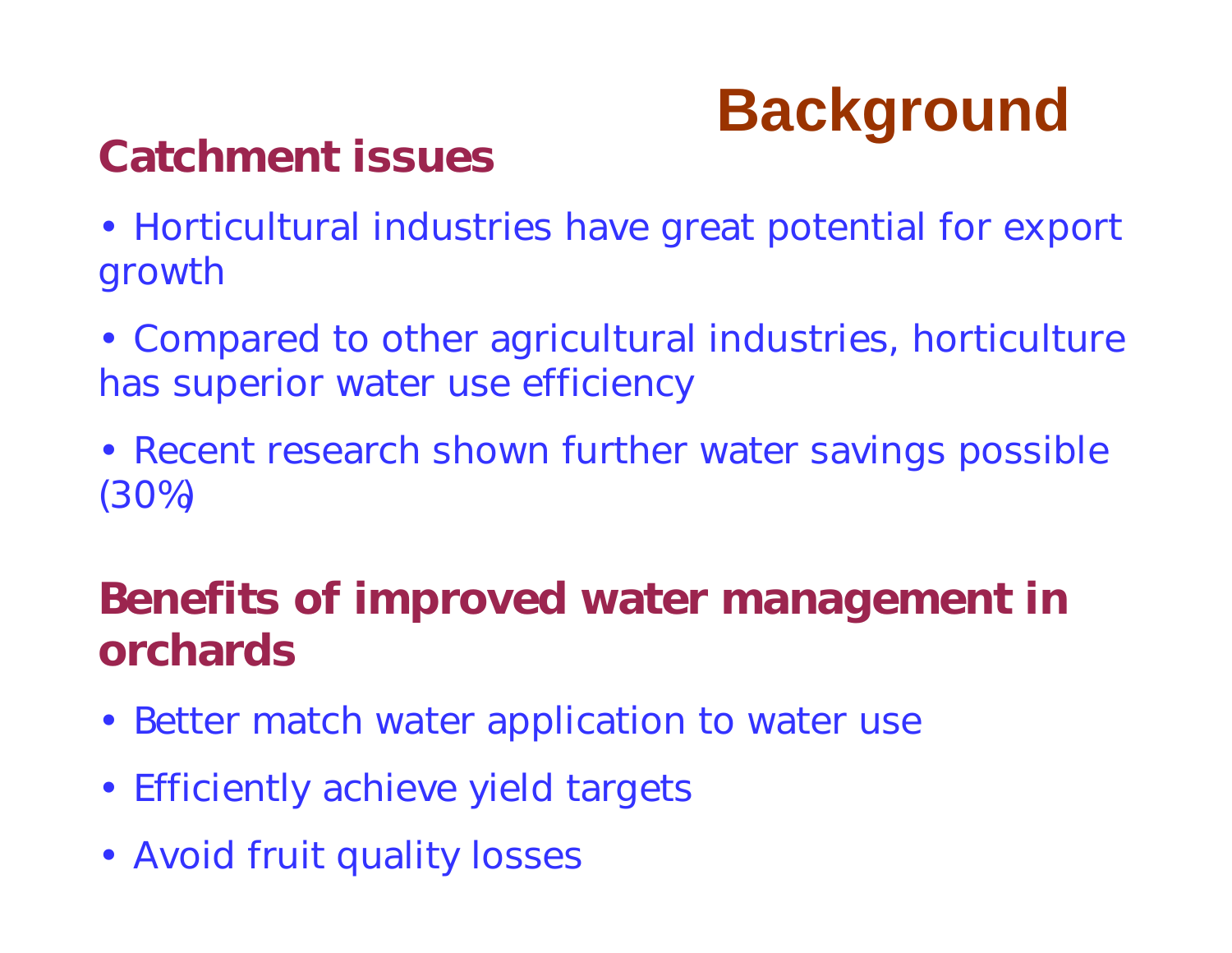## **Project aims**

- 1. Tree water use (sap flow sensors) is a function of canopy interception of photosynthetically active radiation (PAR)
- 2. Assess sap flow, trunk shrinkage and canopy temperature as tools to measure water stress for irrigation scheduling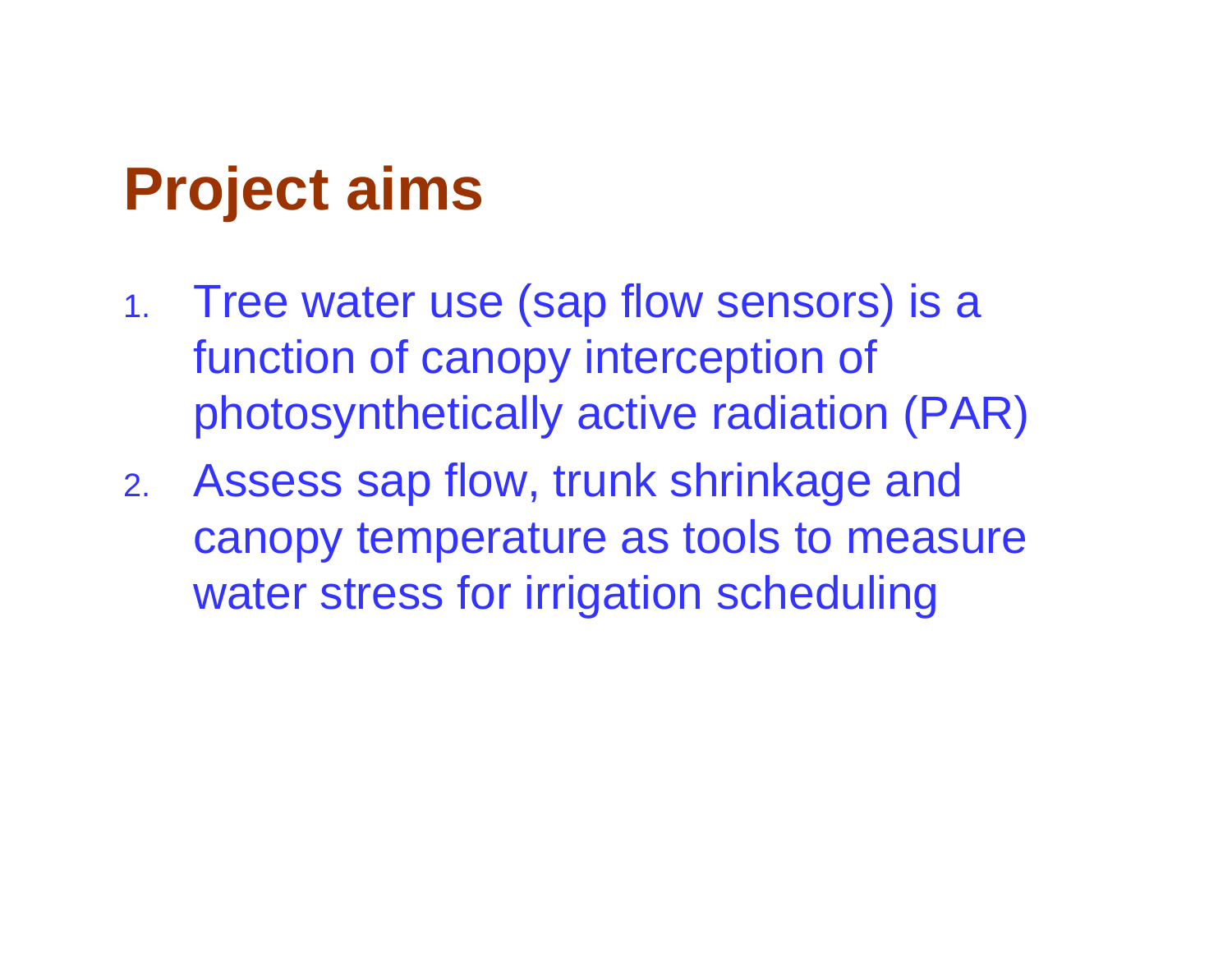### Aim 1

# $\textbf{ET}_{\textbf{c}} = \textbf{K}_{\textbf{c}} \textbf{ ET}_{\textbf{o} \text{ (FAO 56)}}$

- $\mathsf{ET}_{\mathrm{c}}$  = crop evapotranspiration (orchard water use)
- $\mathsf{ET}_\mathsf{o}$  is reference crop evapotranspiration (water use of irrigated grass)



 $\mathsf{K}_{\mathrm{c}}$  is the crop coefficient (convert grass to crop water use)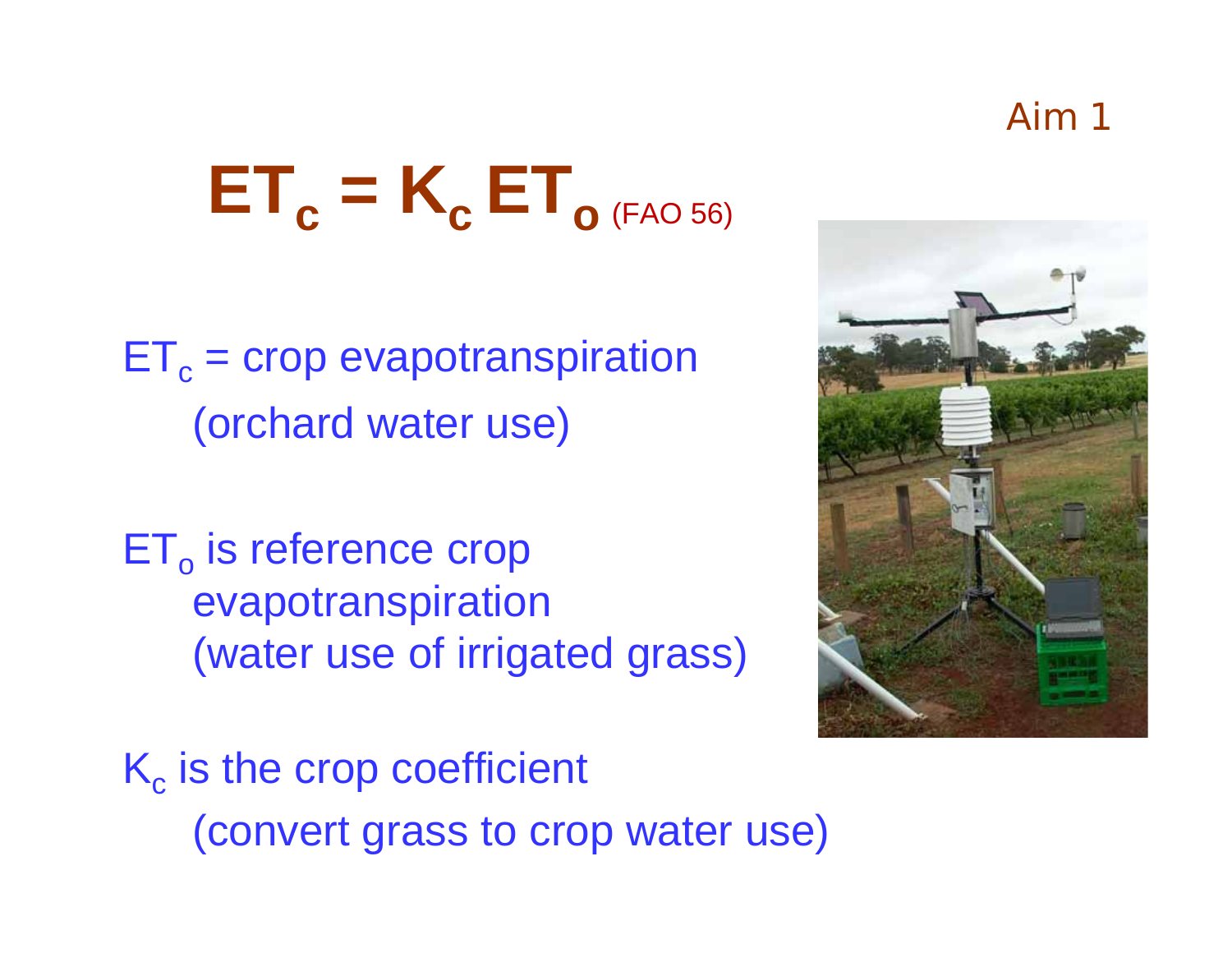### **Canopy interception of PAR (previous study)** Aim 1

- • Effective area of shade (EAS) is a good measure of canopy intercepted PAR
- EAS is calculated from estimates of area of shade cast by the tree on the soil surface at solar noon and 3.5 hours each side of solar noon
- •For peach

adjusted  $Kc = 1.05$  EAS (Goodwin and O'Connell 2004)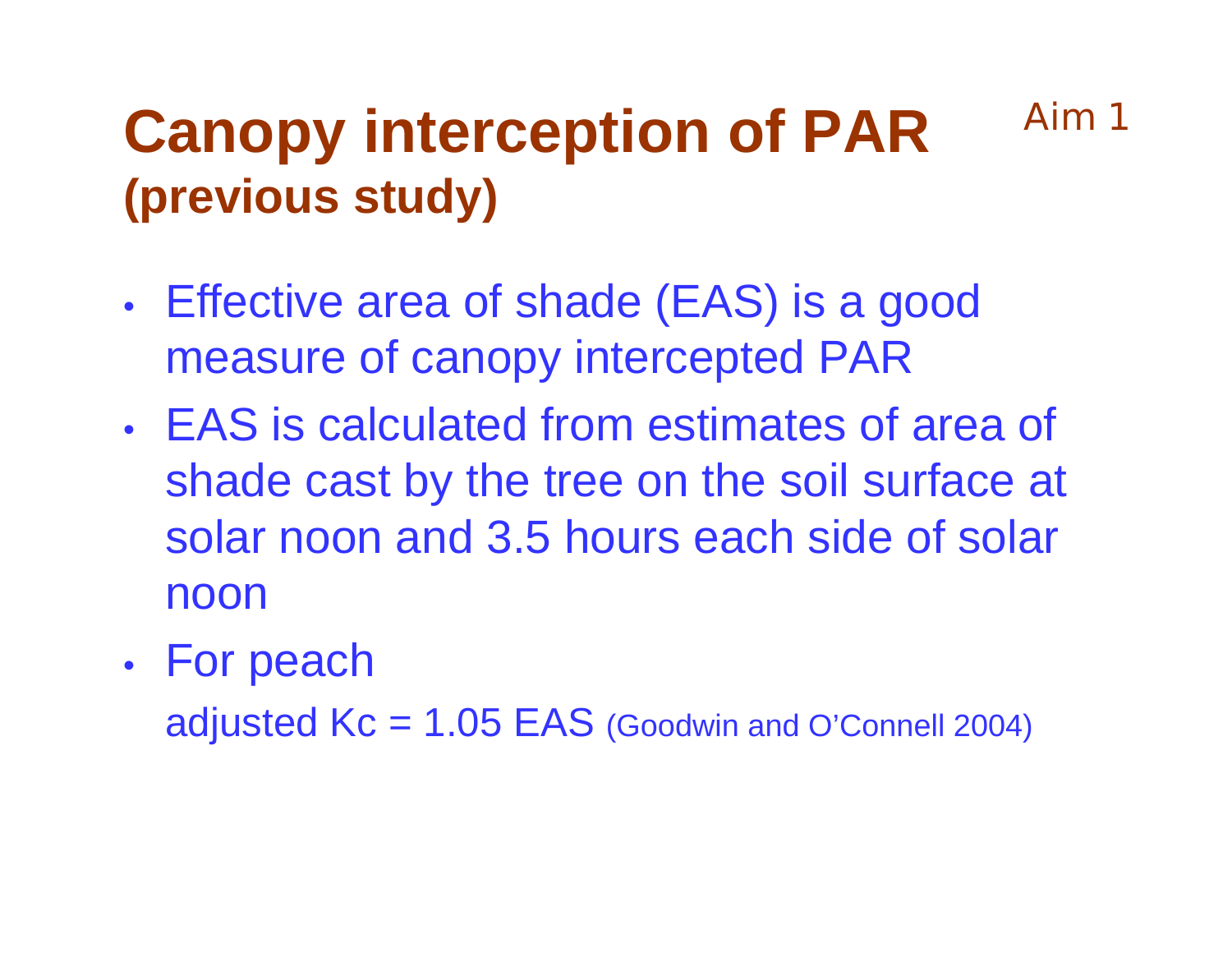### Plant based tools can indicate onset of water stress

### LVDT - Trunk diameter

#### Sap flow

-

#### IR Temperature -**Canopy**





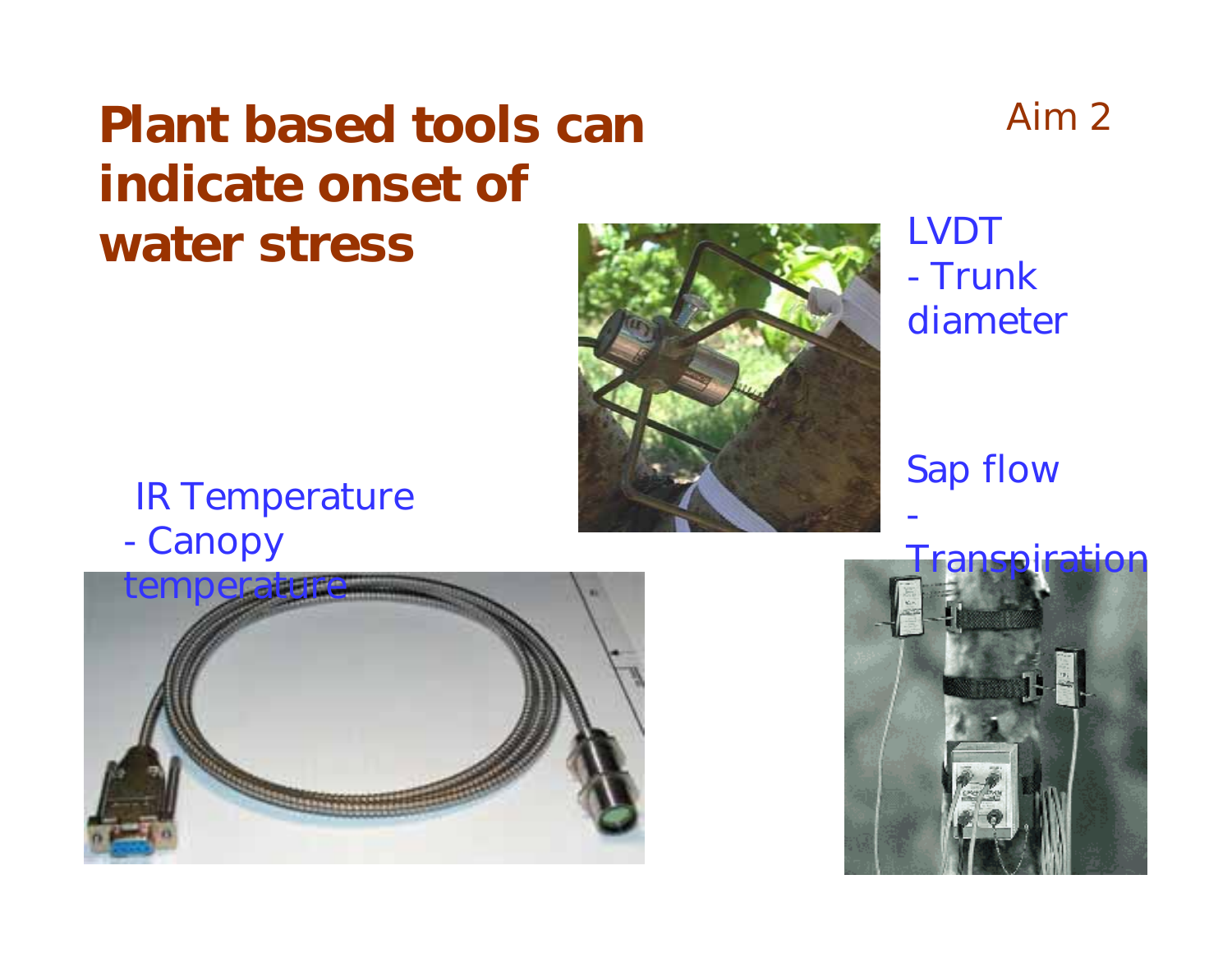- Micro-technology in orchards for plant water stress
	- LVDT
	- Sap flow
	- IR Temperature
- Traditional plant based indicators of water stress
	- Effective area of shade
	- Shoot growth
	- Fruit growth
	- Midday stem water potential
	- Midday leaf conductance

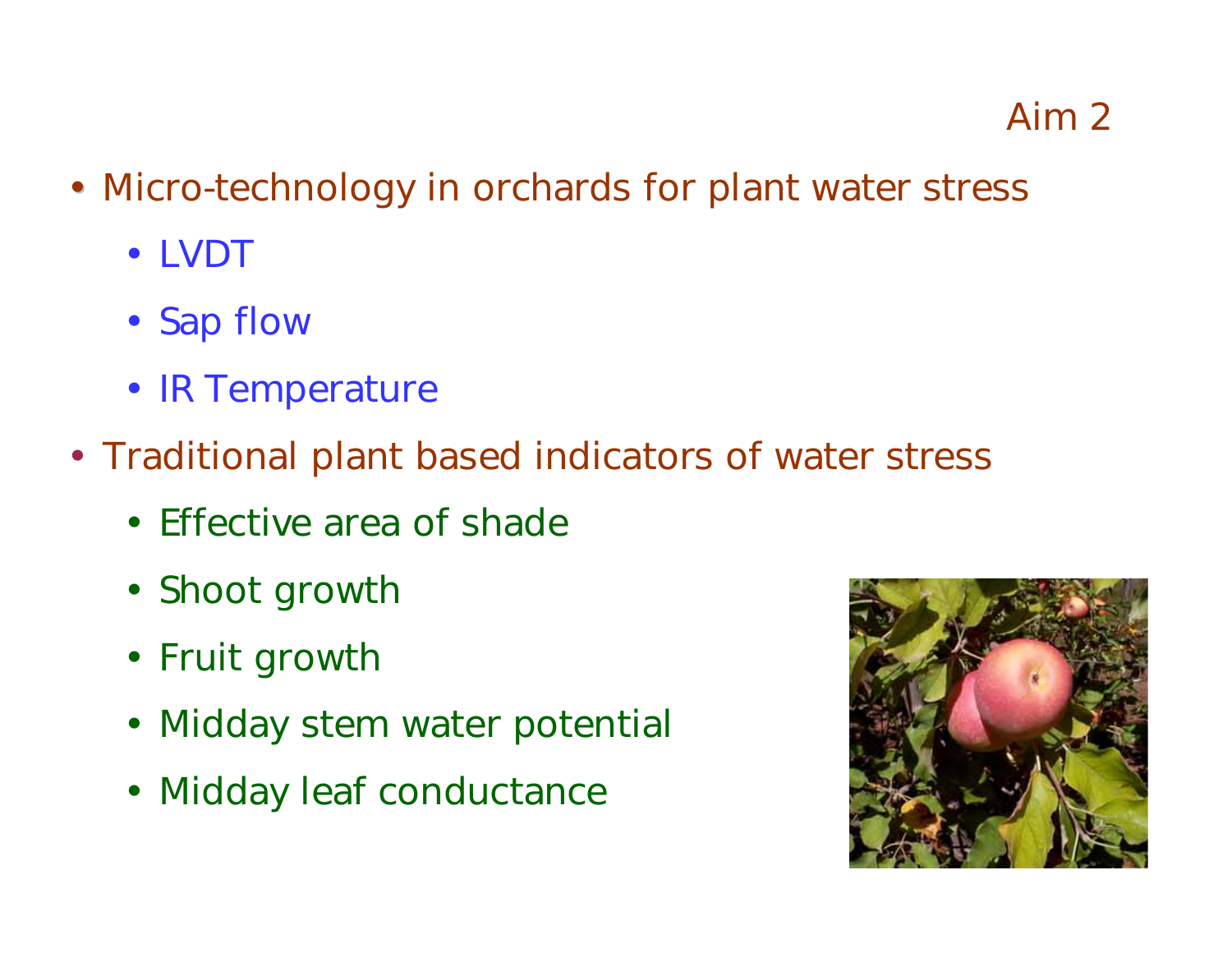### Tree water stress (trunk shrinkage)

### Tree water use (sap flow)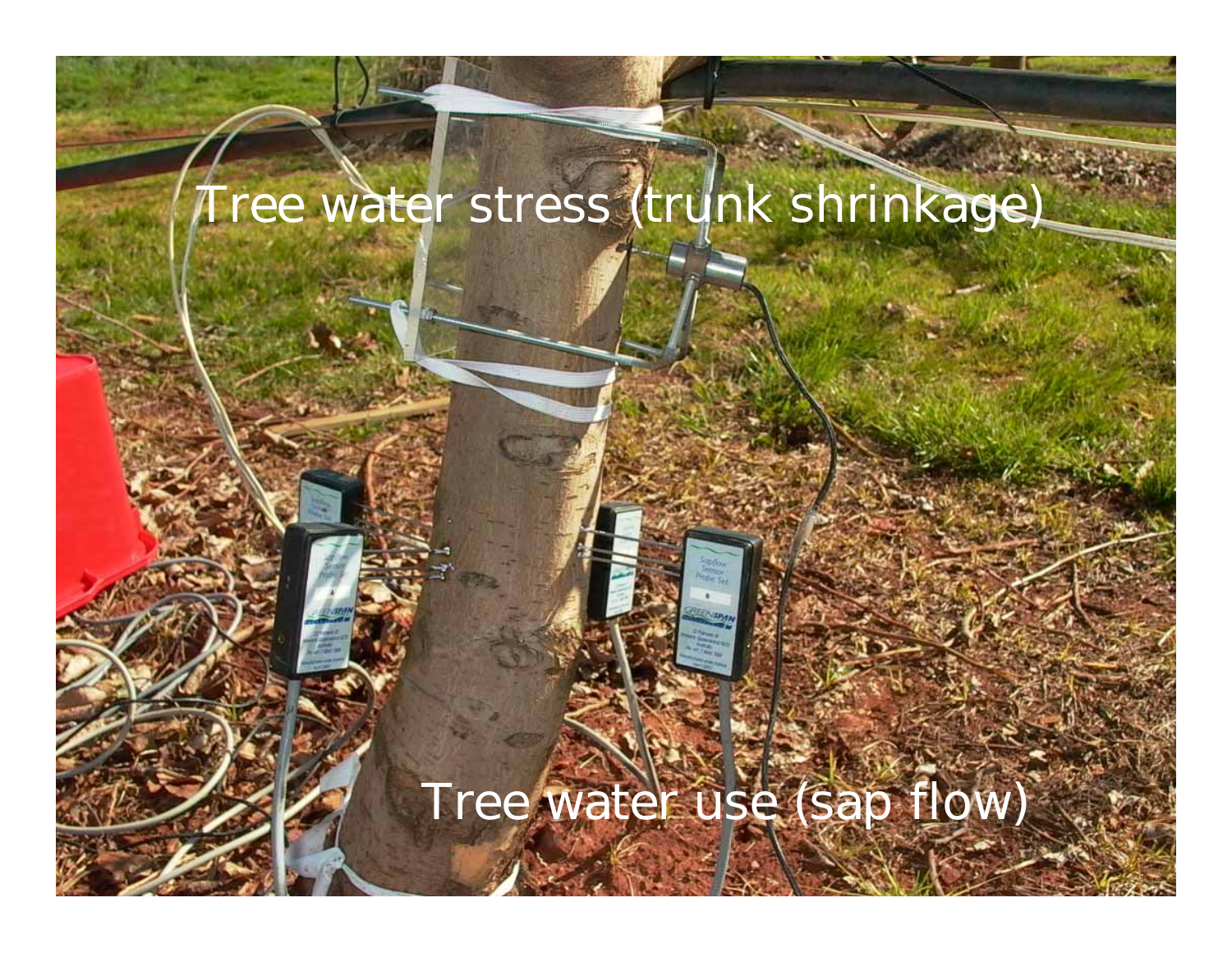Aim 2

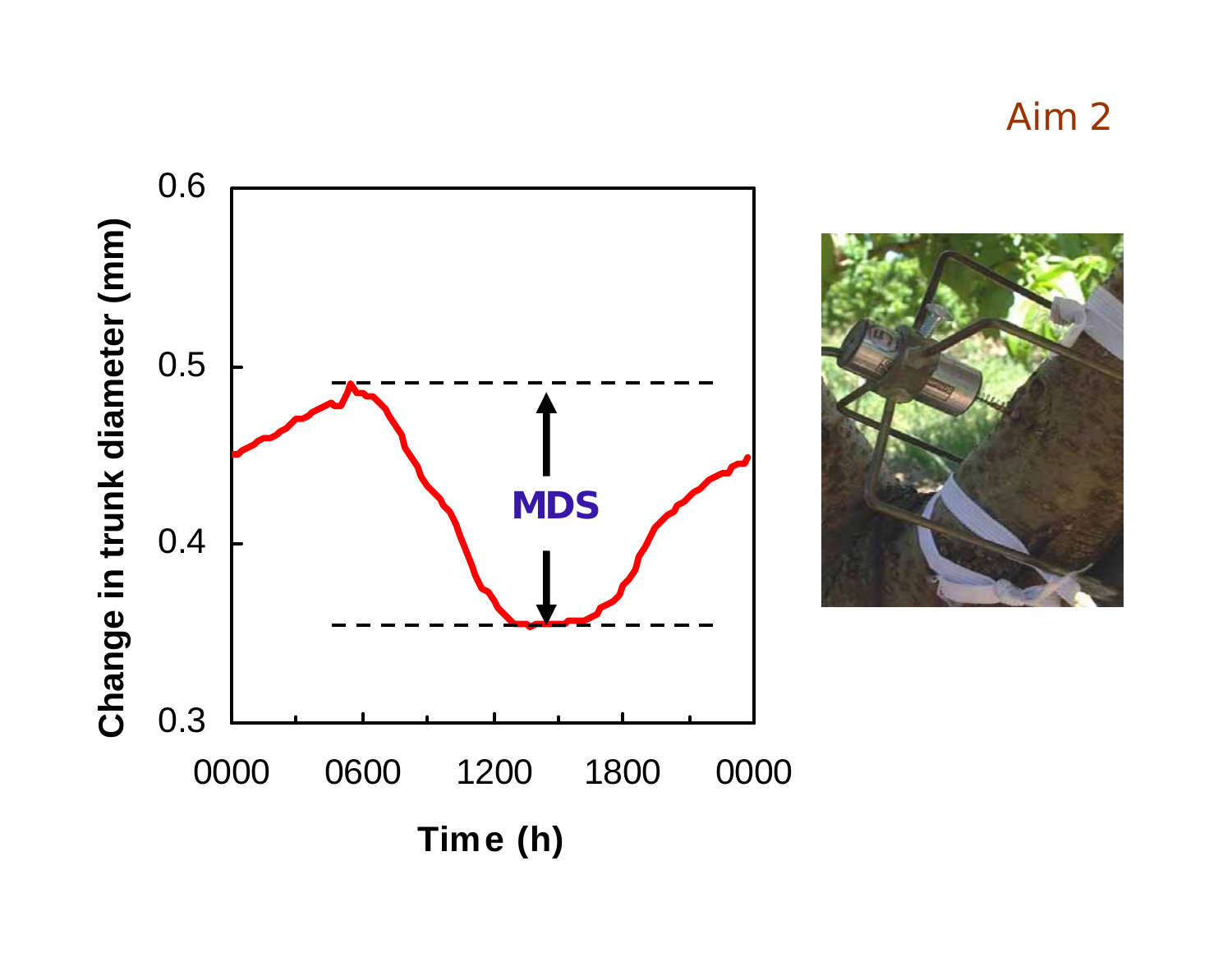## **Irrigation Experiment**

### **Mt Major Orchard Dookie Estate**

Pink Lady Apple

Micro-jet M26 rootstockPlanted 1996 4.5 x 2.5 mCentral Leader 5 Irrigation treatments (47% … 177% ETc) 3 Replicates

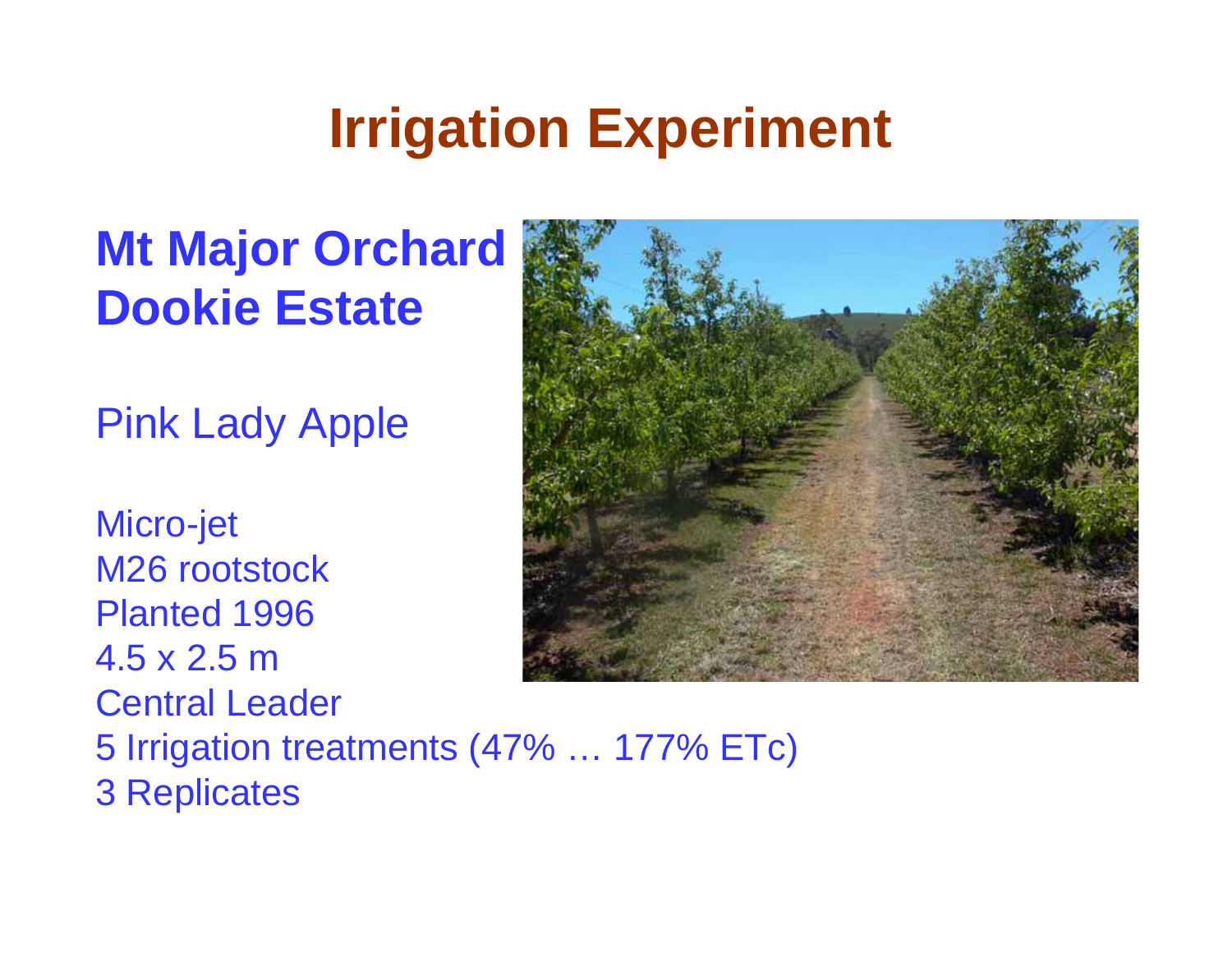## Irrigation Treatments

| 47%  | <b>ETc</b> | <b>Deficit</b>  | <b>Water stress</b>              | 2.63 ML/ha |
|------|------------|-----------------|----------------------------------|------------|
| 67%  | <b>ETc</b> | <b>Deficit</b>  | <b>Water stress</b>              | 3.75 ML/ha |
| 100% | <b>ETc</b> | Control*        | <b>No Water</b><br><b>Stress</b> | 5.6 ML/ha  |
| 137% | <b>ETc</b> | Well<br>watered | <b>No Water</b><br><b>Stress</b> | 7.7 ML/ha  |
| 177% | <b>ETc</b> | Well<br>watered | <b>No Water</b><br><b>Stress</b> | 9.9 ML/ha  |

\* Control is predicted and represents approx. 80% current industry practice (7ML/ha)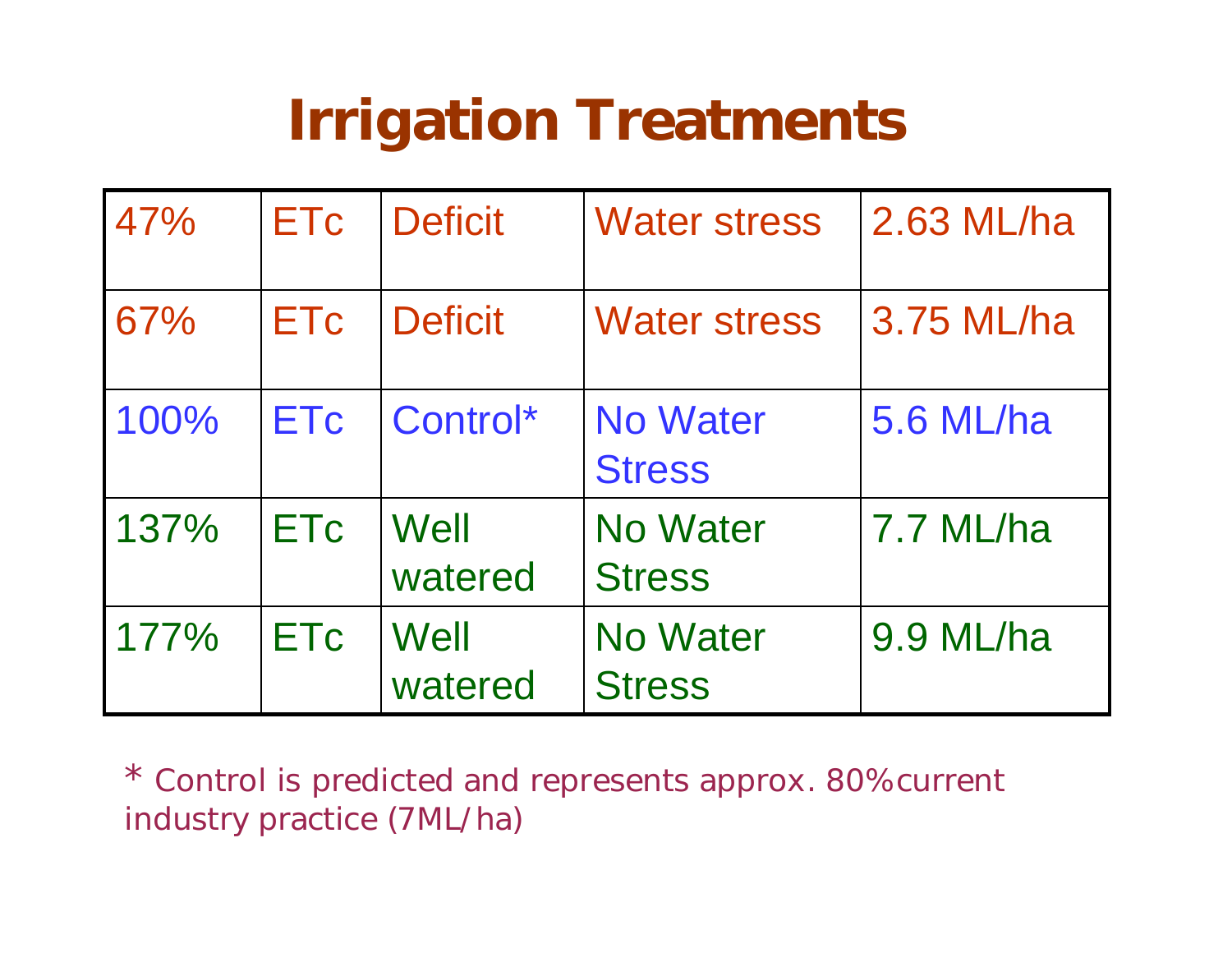

#### Effective area of shade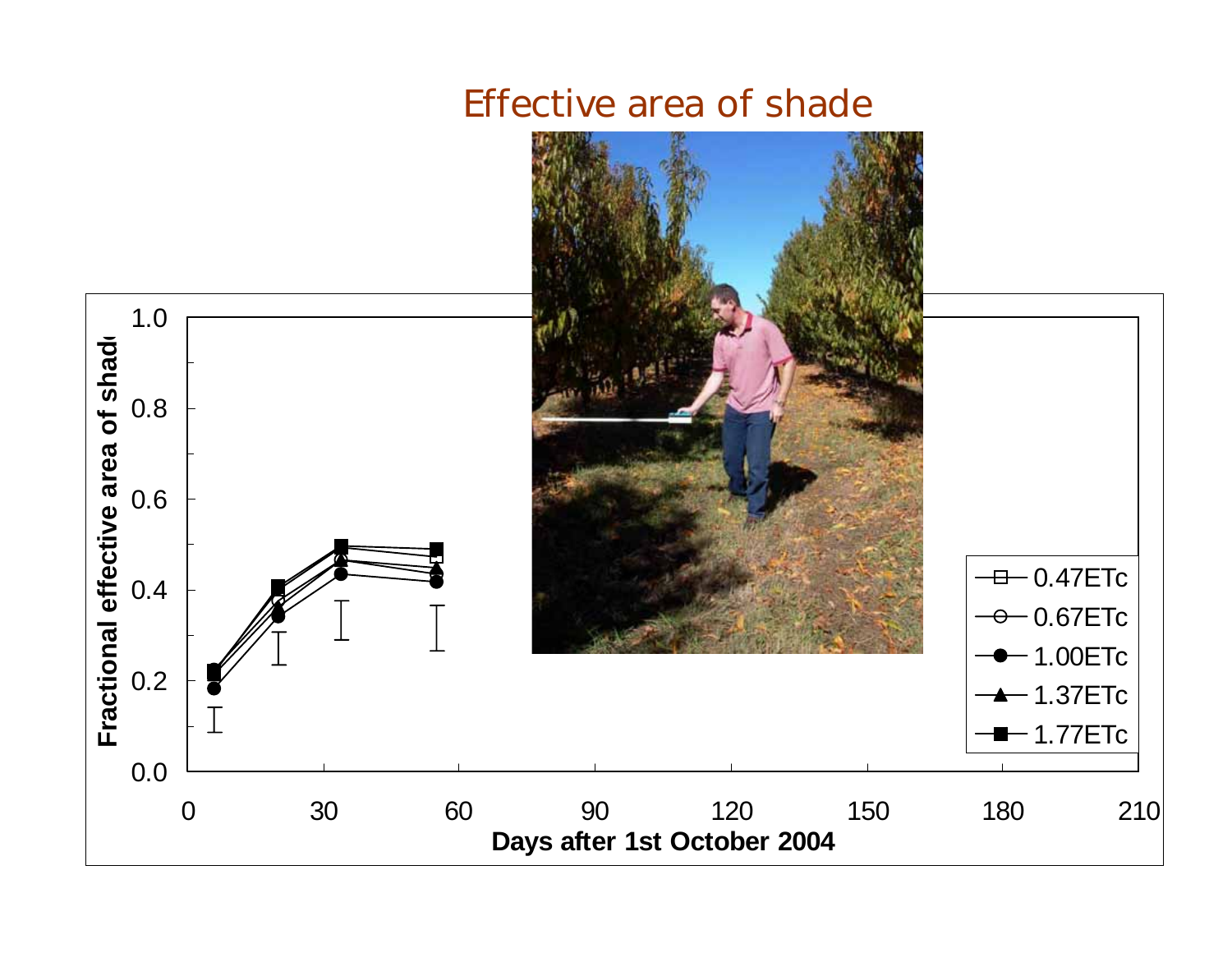#### Shoot growth

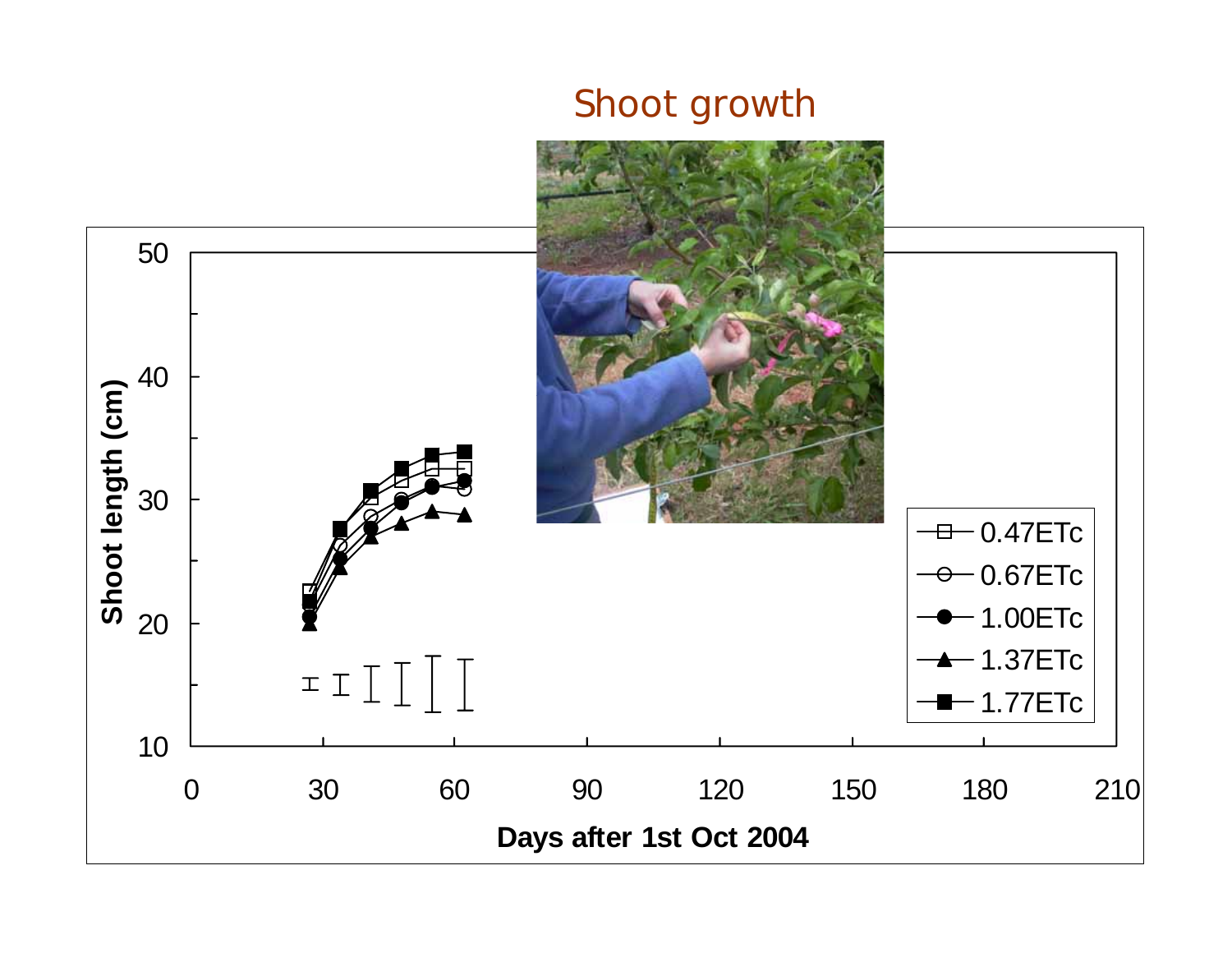### Fruit growth

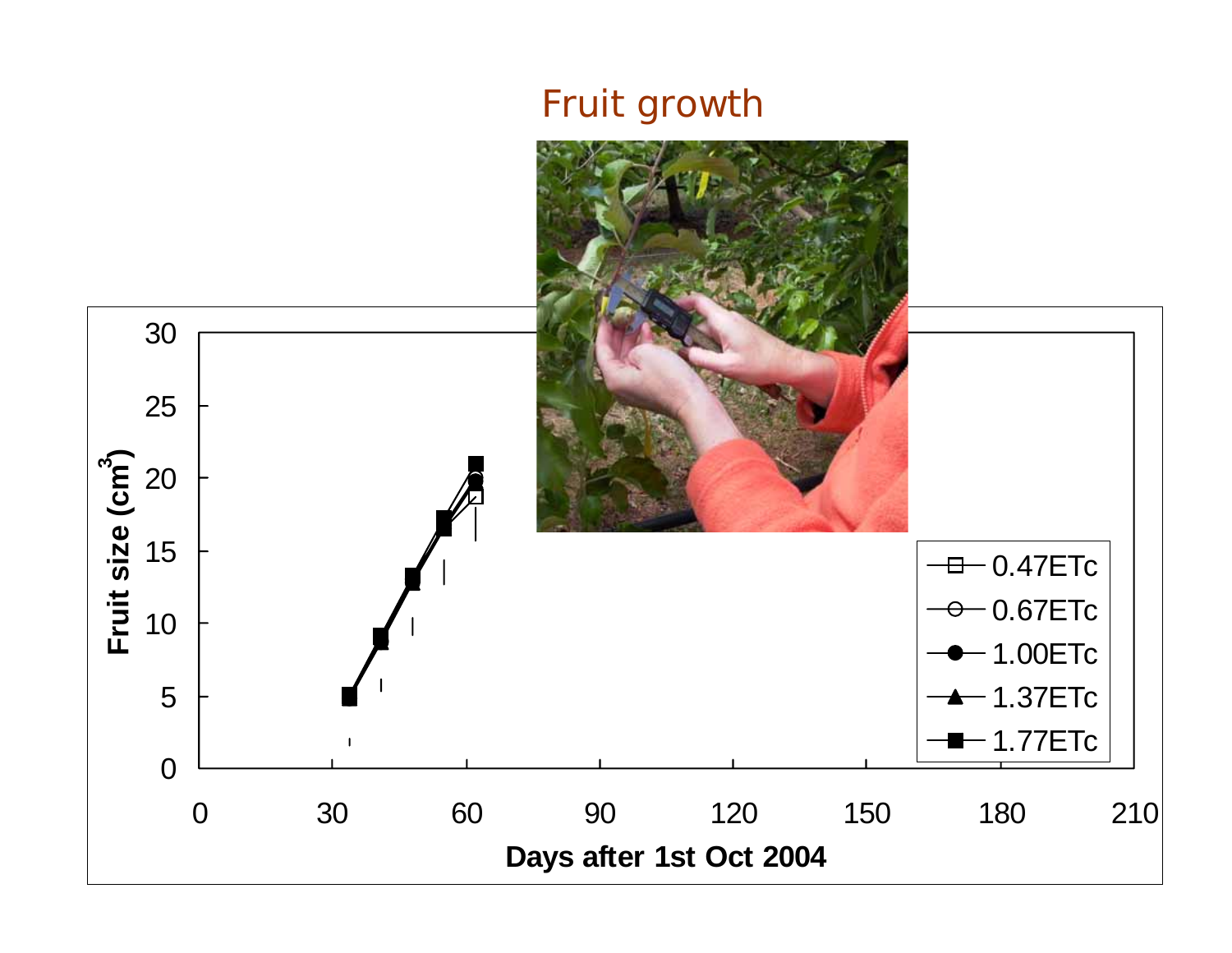#### Water potential

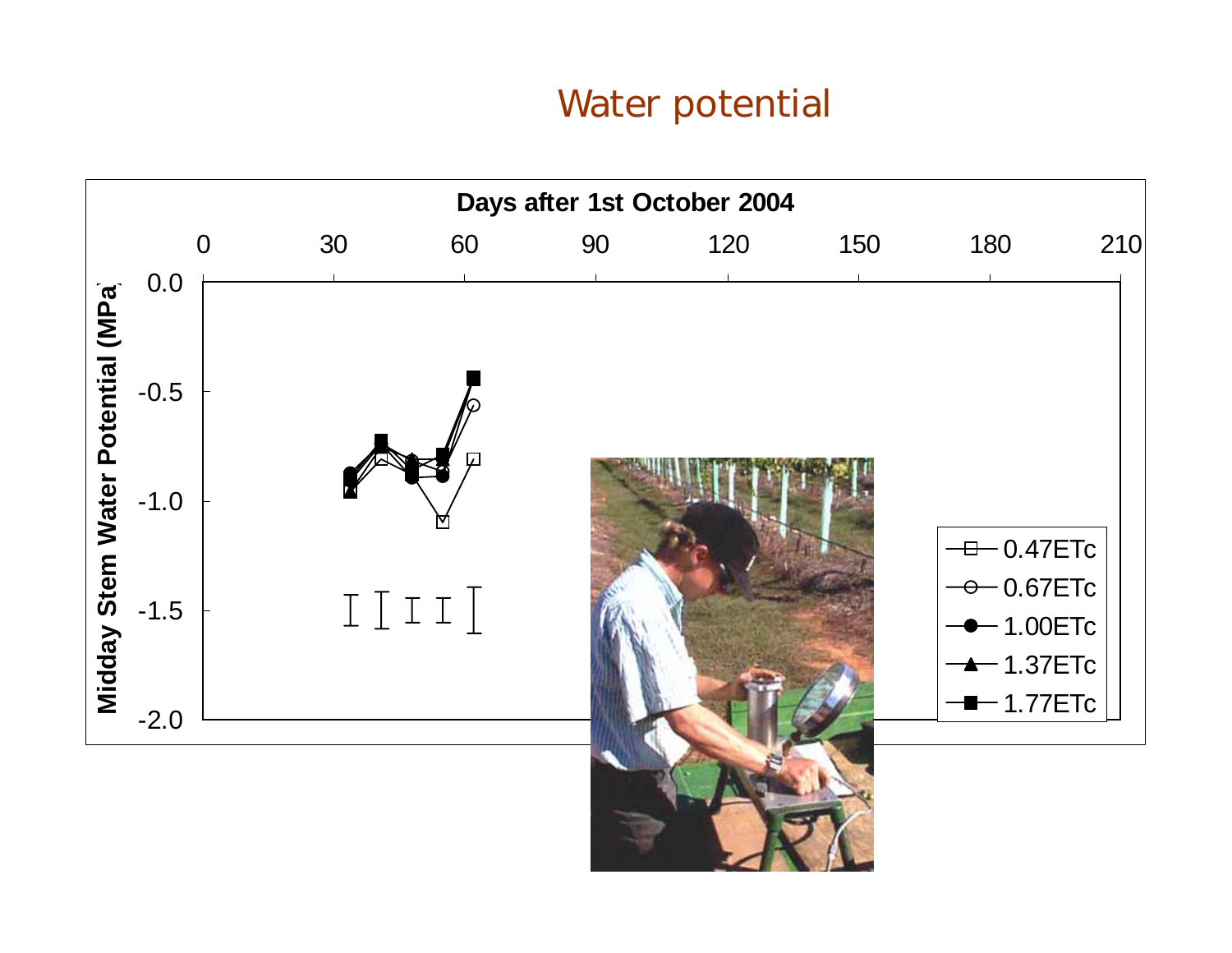#### Leaf conductance

![](_page_15_Figure_1.jpeg)